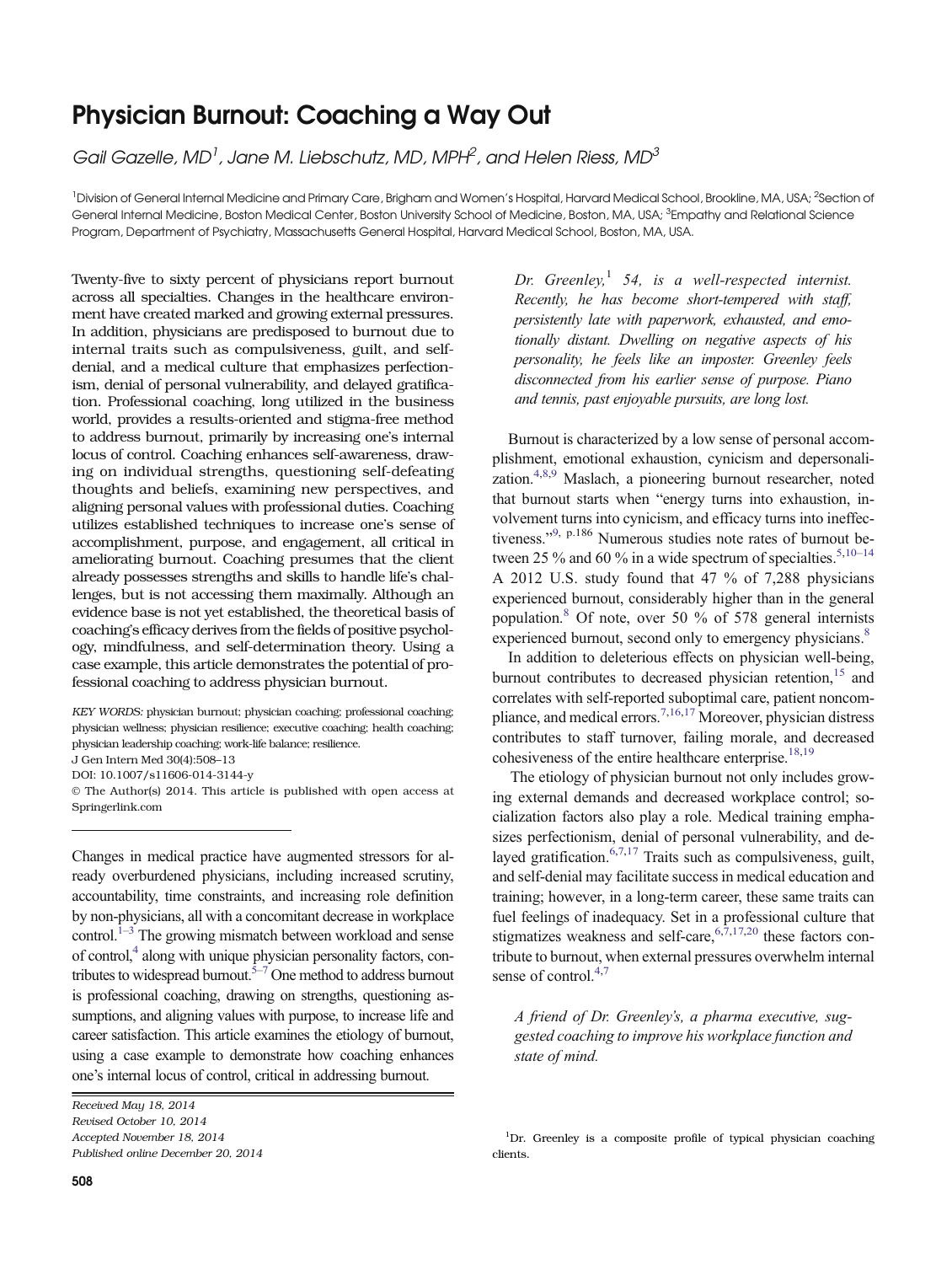Professional coaching, long used by executives and making inroads within the medical profession, $2^{1-28}$  $2^{1-28}$  $2^{1-28}$  may lessen burnout. Coaching involves "partnering with clients in a thoughtprovoking and creative process that inspires them to maximize their personal and professional potential".<sup>[29](#page-4-0)</sup> Coaching presupposes sufficient inner resources and the necessary expertise to tackle life challenges, and provides the guidance to harness these internal mechanisms. $30-32$  $30-32$  A core coaching construct is amplifying a client's internal locus of control, defined as the belief that one's actions have as much or more impact on life outcomes than external forces or individuals.<sup>33</sup> Studies in a variety of professions note an inverse correlation between internal locus of control and burnout.<sup>[34,35](#page-4-0)</sup> In addition, coaching increases self-efficacy and self-determination, vital counterbalances to burnout,  $4,36$  and critical for physicians rapidly losing workplace control. The overarching premise of professional coaching, in fact, is that people have more control over their life circumstances and satisfaction than they typically realize.

At the heart of coaching lies an iterative process of exam-ining seemingly fixed thoughts and circumstances.<sup>30–[32](#page-4-0)</sup> Clients learn to question automatic thoughts, beliefs, and perceptions, thus discerning between facts, assumptions, and interpretations. Consciously shifting perspective is another technique for revealing new options for action, thus increasing choice and control. By exercising authority over their thoughts and beliefs, people can move from reactivity to purposeful response. Enhanced self-reflection and self-awareness are key to improving physician resilience,  $7,20,37-40$  $7,20,37-40$  the flexibility to withstand and bounce-back from external stressors, and are foundational to the coaching enterprise. $31,41$ 

Coaching also helps expose and challenge negative emotional patterns, including self-defeating inner dialogue (e.g., "People think I'm a great physician, but they don't see the real me.") In addition, coaches encourage clients to focus awareness of their cognitive, emotional, and physical experience in the present, a central tenet of mindfulness[.42](#page-4-0)–[45](#page-4-0)

Dr. Greenley contacted a certified coach specializing in physician clients. After completing life-balance (Fig. 1) and strengths assessments, he began 1-hour biweekly sessions and identified three goals: regaining sense of purpose, improving anger management, and enhancing work-life balance. (Table [1](#page-2-0)).

Coaches help clients clarify values and align them with professional and personal goals, an objective of known impor-tance in decreasing physician burnout.<sup>[7,16,19](#page-4-0)</sup> Rather than assign uninspiring to-do lists, coaches build motivation by eliciting solutions from clients, thus increasing personal investment, and making next steps obvious, possible, and even invigorating. $30-32$  $30-32$ 

Helping clients identify, bolster, and apply strengths in challenging situations is another technique, important in a medical culture known to malign personal weakness. Coaching applies techniques from the field of positive

Instructions: The Wheel of Life is composed of eight domains that, together, represent one way of describing your life. Taking the centre of the blank wheel on the left as 0 and the outer edge as an ideal 10, rank your level of satisfaction with each life area by drawing a curved line to create a new outer edge. The new perimeter, seen on the right, represents your Wheel of Life. Let's look at those areas where you want to improve your level of satisfaction and think about what we might do to accomplish this.



**Blank** 

**Wheel of Life completed** by Dr. Greenley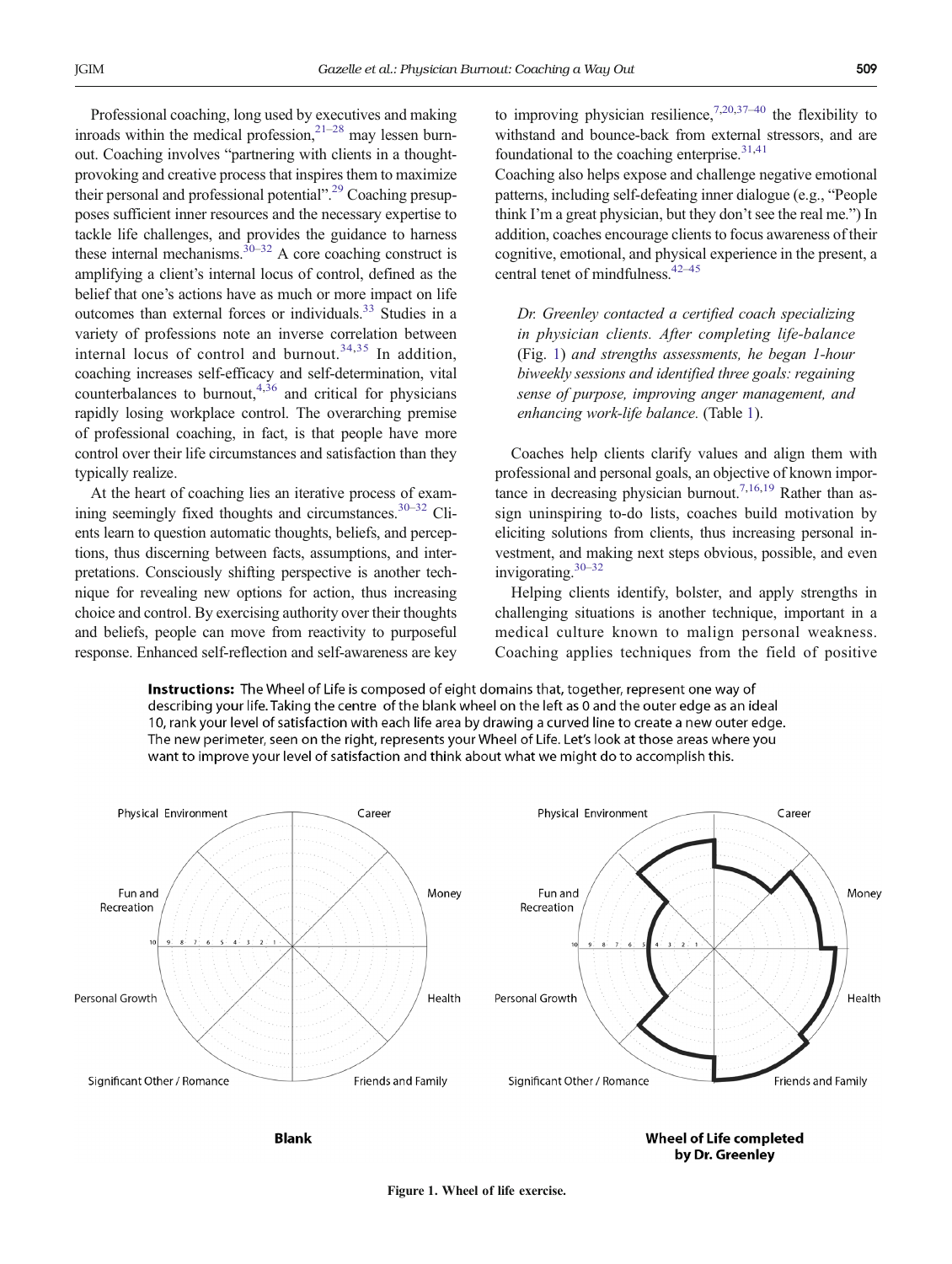<span id="page-2-0"></span>

| Dr. Greenley's issues                                                                                                                          | Coach's input                                                                                 | Dr. Greenley's responses                                                                                                                                          | <b>Results</b>                                                                                                                                                                                                                                 |
|------------------------------------------------------------------------------------------------------------------------------------------------|-----------------------------------------------------------------------------------------------|-------------------------------------------------------------------------------------------------------------------------------------------------------------------|------------------------------------------------------------------------------------------------------------------------------------------------------------------------------------------------------------------------------------------------|
| Fatigue, low sense of<br>accomplishment:<br>"The demands on my time are too<br>much; I'm exhausted and not<br><i>accomplishing anything.</i> " | "What's another way of<br>looking at this?"<br>"What's a new viewpoint?"                      | "I guess I helped my patients,<br>that's true. And, I felt good<br>about what I said in the<br>meeting."<br>"Maybe that I don't need to be<br>so hard on myself?" | 1. Focus shifts from overwhelmed to<br>appreciation of accomplishments.<br>2. Dr. Greenley's sense of engagement with<br>his work is fostered.<br>2. Realistic emphasis on the positive de-<br>creases stress and contributes to life balance. |
|                                                                                                                                                | "Will you start a 'got-done'<br>list? Nightly, write down<br>three things that went<br>well." | "I'll try it, since I feel even<br>more defeated thinking about<br>what's hanging over me."                                                                       |                                                                                                                                                                                                                                                |
| Self-doubt:<br>"I should be smarter and more<br>efficient. I don't have what it takes."                                                        | "I'm hearing a 'not-good-<br>enough' message. How are<br>you experiencing this right<br>now?  | "It's like my father's voice<br>inside my head. He was always<br>saying that my older sister was<br>the smart one."                                               | 1. Focusing on Dr. Greenley's experience in<br>the present leads to awareness of the source<br>of the belief.<br>2. Orienting toward the future, the coach                                                                                     |
|                                                                                                                                                | "If we could wipe the slate"<br>clean, what would you do<br>differently going forward?"       | "I'd start reminding myself that<br>I'm just as smart as her. Look at<br>me, I'm a well-respected<br>internist."                                                  | helps Dr. Greenley institute a more affirming<br>internal message.                                                                                                                                                                             |
| Compromised relationships:<br>"I get angry with staff and some-<br>times lose it. We've worked together<br>for years; I don't know what gets   | "I hear disappoint-<br>ment in yourself."<br>"What happens physically<br>just before you lose | "Treating them this harshly is<br>against my values."<br>"My heart races and it feels<br>like my head will explode.'                                              | 1. Connecting values with actions provides<br>motivation for change.<br>2. Enhancing physical mindfulness reveals a<br>"tipping point."                                                                                                        |
| into me.'                                                                                                                                      | control?"<br>"When you experience this,<br>is there another response?"                        | "I could put my hand on my<br>heart and take a deep breath."                                                                                                      | 3. Practice reinforces positive<br>countermeasures.                                                                                                                                                                                            |
| Cynicism, decreased sense of<br>purpose:<br>"I'm like a hamster on a wheel. Why                                                                | "What gives your work"<br>value and meaning?"                                                 | "My relationships with patients<br>have always been what is<br>meaningful for me."                                                                                | 1. Existing sources of professional meaning<br>are highlighted.<br>2. Dr. Greenley finds a source of calm and                                                                                                                                  |
| go on?"                                                                                                                                        | "What energizes you?"                                                                         | "Playing piano brought me<br>peace and energy, but I just<br>don't have any time."                                                                                | revitalization. The coach encourages playing<br>15 minutes a day, helping Dr. Greenley<br>glimpse control he <i>can</i> exert over his time,                                                                                                   |
| Inattention to personal health:<br>"I'd feel better if I played tennis<br>regularly, but I never do."                                          | "Will you put tennis on<br>your calendar twice this<br>week?"                                 | "That seems contrived, but<br>$yes.$ "                                                                                                                            | as well as his ability to effect change.<br>1. Scheduling personal activities elevates<br>their importance.<br>2. Dr. Greenley is held accountable for<br>wellness behaviors.                                                                  |

Table 1. Case Study: Issues Addressed and Coaching Dialogue Examples

psychology, the scientific study of the strengths and virtues that enable optimal functioning of individuals and communities. Without minimizing painful emotions, positive psychology emphasizes engagement, meaning, and accomplish-ment.<sup>46[,47](#page-5-0)</sup> Engagement, "characterized by energy, involvement, and efficacy—the direct opposites of the three burnout dimensions,"<sup>[4](#page-4-0)</sup> is particularly important. While deepening engagement with work, coaches also attempt to revive creative pursuits (e.g., music, art, writing) and hobbies, which can serve as meaningful sources of renewal.<sup>[20](#page-4-0),[48](#page-5-0)</sup>

Other successful interventions for physician burnout include many strategies embedded in professional coaching. Mindful-ness training decreases burnout in physicians,<sup>[42](#page-4-0),[44](#page-4-0)</sup> as do discussion groups and other means of promoting self-reflection and awareness.[20,37](#page-4-0),[38](#page-4-0) Other aspects of coaching that appear promising for ameliorating physician burnout include aligning values with professional duties and increasing one s sense of purpose and engagement. $3,7,16,48$  $3,7,16,48$  $3,7,16,48$ 

Dr. Greenley's strengths assessment identified curiosity and gratitude as his foremost strengths. After receiving complaints about his anger, the coach and Dr. Greenley brainstormed ways to leverage his strengths with specific behaviors. For example, when feeling short-tempered with staff, he pushed himself to be more

curious about their experience.Co-creating action steps and maintaining accountability are essential for successful coaching. Coaches hold clients to mutually agreed-upon actions, promoting active experimentation and self-discovery, teaching self-discipline, and helping to build on small successes to create rapid and sustainable change.

Integral for coaching and vitally important for quality patient care and the overall integrity of health systems is helping physicians reach their highest potential.<sup>25[,49](#page-5-0)</sup> From a nonjudgmental and championing stance, coaches help clients envision and move toward peak life and work performance.

It is important to compare coaching with other behavioral interventions. Cognitive-behavioral therapy (CBT,) a diagnosis-driven and goal-oriented method of improving coping, modifies thought patterns to improve coping and encourages clients to question whether negative thoughts are actually untested assumptions. Unlike coaching, CBT is classically delivered in a prescriptive and standardized manner.<sup>50</sup> The professional coaching emphasis on wellness, enhanced function, accountability, and achieving goals differs from the pathology-based and diagnosis-based fields of traditional psychology and psychiatry, and thus carries less stigma. Coaching also considers the client the expert on their life, evoking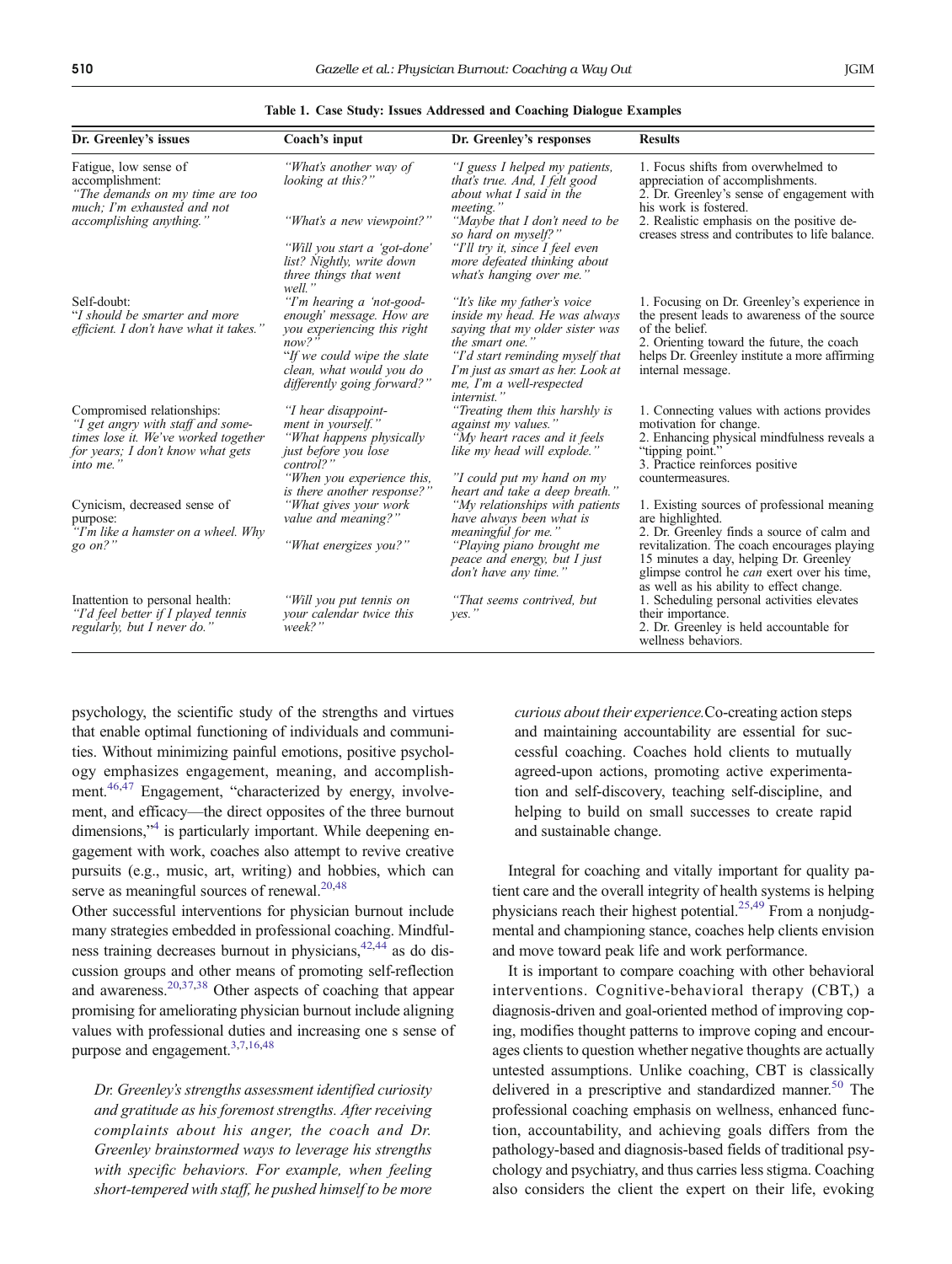wisdom from clients' experience, as opposed to the teaching and advising characteristic of mentoring.<sup>[51](#page-5-0)</sup>

Although all involve behavioral change, coaching is not psychological treatment and is oriented toward highfunctioning individuals. Coaching is not appropriate with active psychiatric illness (such as major depression, psychosis, or obsessive compulsive disorder), and not effective in the setting of active substance abuse. Coaches are not trained mental health professionals and should have a low threshold for recommending psychological and/or psychiatric evaluation. Since burnout and depression often co-exist, in the absence of a major depressive episode, physicians can choose whichever approach they prefer, as overlap exists.

Coaching takes place in person or by phone. For physicians suffering from burnout, weekly or biweekly 1-hour sessions would likely be required for 6 to 12 months.

The highly supportive coaching partnership promoted gradual change. Dr. Greenley adopted more effective responses to anger triggers. A heightened sense of purpose, agency, and accomplishment led to greater efficiency in paperwork. He began playing tennis and piano again. Most significantly, he now viewed his daily accomplishments as personal victories providing ballast against what once seemed like immutable oppression. Although his external circumstances remained unchanged, he became more energized and hopeful. After 9 months, he switched to monthly coaching sessions and continued his growth.

Widely employed in the business world, studies reveal financial return of 2.2–5.7 times on investment.<sup>52,53</sup> In addition, coaching can strengthen diverse professional skills, including decisiveness, time management, productivity, com-munication, leadership, and teamwork.<sup>52–[55](#page-5-0)</sup>

## COACHING: EMERGING DATA

Coaching physicians is an emerging field; scant supporting evidence is currently available. The only studies with physician subjects involve peer-coaching, a model distinct from professional coaching.<sup>56,57</sup> A pilot study of four nurses and physical therapists demonstrated improvement in job satisfaction and self- efficacy.[58](#page-5-0) Physician coaching case reports exist, both to improve communication skills<sup>[23](#page-4-0)</sup> and for physician leadership.[28](#page-4-0)

Recent meta-analyses of coaching in non-healthcare corporate settings showed improvement in well-being, self-efficacy, and goal-directed self-regulation; however, heterogeneity of interventions and mixed study quality limits applicability.<sup>55,59</sup>

Research from the field of wellness coaching provides evidence that the professional coaching model can build selfefficacy, and effect behavioral and attitudinal change. $60$  For example, two studies involving 65 diabetic patients found

greater medication adherence, greater sense of control over disease, and decreased  $A1C$ .<sup>61,62</sup> A study of 24 adults with spinocerebellar degeneration demonstrated improved goal setting and self-efficacy scores.<sup>63</sup> Professional coaching techniques were intentionally embedded in a randomized, controlled trial of resident empathy. Drawing from residents' core values, and training in mindfulness and self-other-awareness techniques, this research demonstrated significant improvement in patient satisfaction.<sup>64</sup>

The authors identified only one study utilizing professional coaching with burnout as an outcome measure, finding that seven to nine coaching sessions decreased burnout and in-creased life satisfaction.<sup>[65](#page-5-0)</sup>

Although more data is needed, influences from positive psychology, mindfulness, and self-determination and selfefficacy theories are embedded in the practice of coaching, and are receiving increasing attention in the medical litera-ture.<sup>19,44,[66](#page-5-0)–[69](#page-5-0)</sup> These contributions inform the early foundation of coaching's potential in addressing physician burnout.

In particular, self-determination theory, seen as a guide for medical education, $70,71$  emphasizes the centrality of internal autonomy in maintaining motivation and satisfaction, $72$  postulating that full engagement stems from enhanced self-awareness, and alignment of internal aspirations with duties. $4.72$ Similarly, Maslach identifies internalized locus of control, engagement, value alignment, and positive psychology tenets to overcome burnout.

While coaching has the potential to help physicians, limitations include financial cost, typically born by the physician. In addition, motivation, essential for any behavioral and attitudinal change, is required. Further, coaching cannot alter the many external factors contributing to burnout.<sup>73</sup>

Training standards for coaches are essential. Given physicians' vital societal role, standards for physician coaching are needed, including accredited training, certification, ongoing supervision, periodic recertification, and continuing education. Training in psychiatry or psychology alone, or providing non-physician coaches superficial education about healthcare, will not suffice.

### **Future Directions** Future Directions

The role of coaching in managing physician burnout warrants further exploration, due to its accessibility and potential for return on investment. Well-designed research studies will be critical going forward.

#### **CONCLUSION** concertification

The case of Dr. Greenley demonstrates how coaching can provide a means of increasing self-awareness, aligning personal values with professional duties, focusing on strengths, questioning thought patterns and beliefs, as well as providing a supportive sounding board and partnership. These strategies increase one's internal locus of control, promote resilience,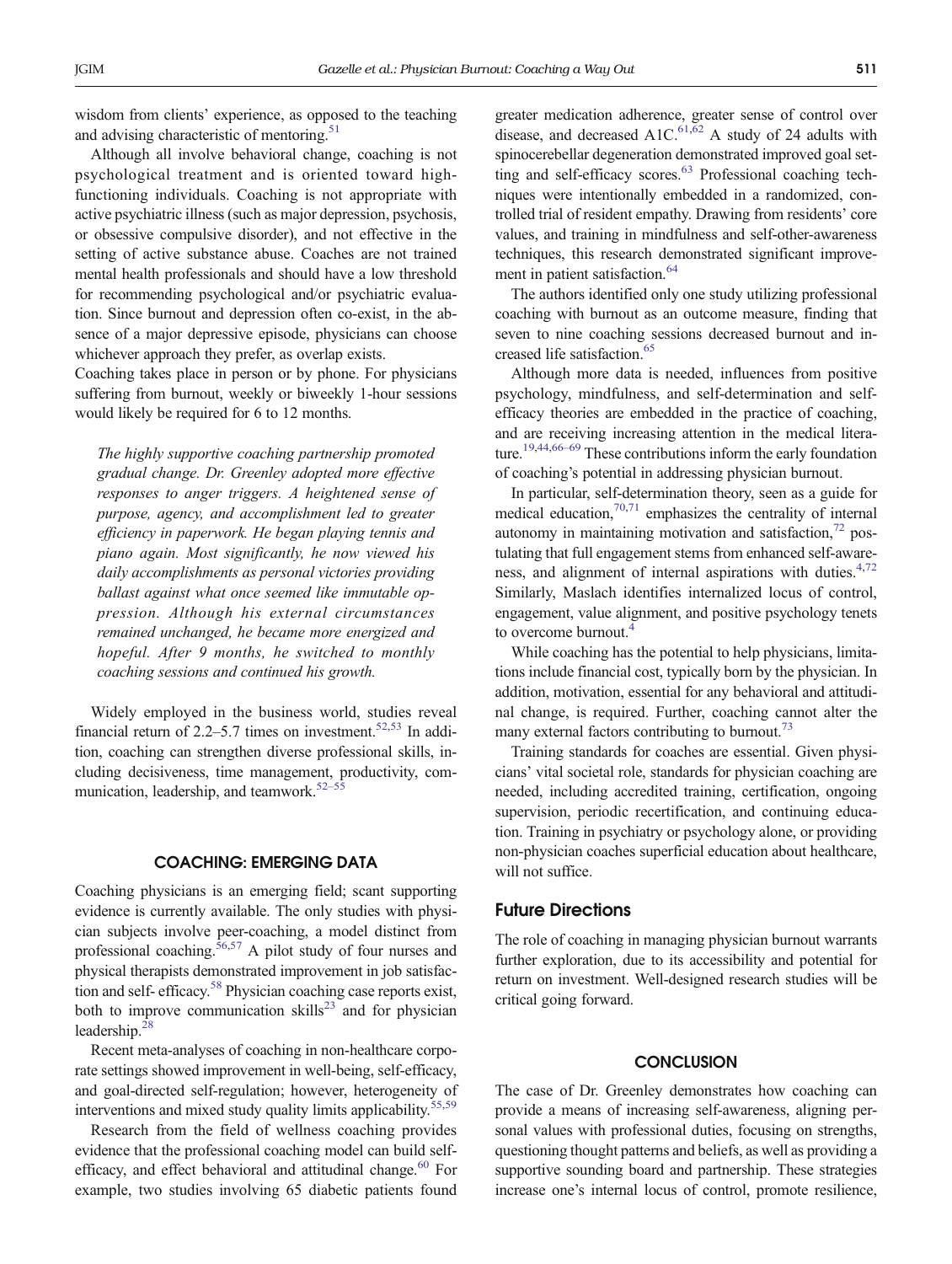<span id="page-4-0"></span>and provide ballast against the demands of professional life in an era of diminishing external control.

Although coaching deserves further study, its efficient, results-oriented approach could prove valuable to physicians and health systems worldwide. Hospitals, medical schools, insurers, and practices could consider coaching to improve physician quality of life. Given increasing external pressures, if we hope to lessen physician burnout, we must provide supports that strengthen the internal locus of control and provide a stigma-free method of ameliorating burnout.

Conflicts of Interest: Gail Gazelle, MD is a professional coach, [www.](http://www.gailgazelle.com/) [gailgazelle.com](http://www.gailgazelle.com/). Helen Riess, MD is Chief Scientist and Chairman of Empathetics, LLC. Jane Liebschutz, MD declares no conflicts of interest.

Corresponding Author: Gail Gazelle, MD; Division of General Internal Medicine and Primary CareBrigham and Women's Hospital, Harvard Medical School, POB 669, Brookline, MA 02446, USA (e-mail: drgazelle@gailgazelle.com).

Open Access This article is distributed under the terms of the Creative Commons Attribution License which permits any use, distribution, and reproduction in any medium, provided the original author(s) and the source are credited.

- REFERENCES 1. Mechanic D. Physician discontent: challenges and opportunities. JAMA. 2003;290(7):941–6.
- 2. Edwards N, Kornacki MJ, Silversin J. Unhappy doctors: what are the causes and what can be done? BMJ. 2002;324(7341):835–8.
- 3. Shanafelt TD. Enhancing meaning in work: a prescription for preventing physician burnout and promoting patient-centered care. JAMA. 2009;302(12):1338–40.
- 4. Maslach C, Schaufeli WB, Leiter MP. Job burnout. Annu Rev Psychol. 2001;52:397–422.
- 5. Hyman SA, Michaels DR, Berry JM, Schildcrout JS, Mercaldo ND, Weinger MB. Risk of burnout in perioperative clinicians: a survey study and literature review. Anesthesiology. 2011;114(1):194–204.
- 6. Miller N, McGowen R. The painful truth: physicians are not invincible. South Med J. 2000;93(10):966–73.
- 7. Spickard A Jr, Gabbe SG, Christensen JF. Mid-career burnout in generalist and specialist physicians. JAMA. 2002;288(12):1447–50.
- 8. Shanafelt TD, Boone S, Tan L, Dyrbye LN, Sotile W, Satele D, et al. Burnout and satisfaction with work-life balance among US physicians relative to the general US population. Arch Intern Med. 2012;172(18):1377–85.
- Maslach C, Leiter MP. The truth about burnout: How organizations cause personal stress and what to do about it. 1st ed. San Fransisco: Jossey-Bass; 1997.
- 10. Deckard GJ, Hicks LL, Hamory BH. The occurrence and distribution of burnout among infectious diseases physicians. J Infect Dis. 1992;165(2):224–8.
- 11. Gabbe SG, Melville J, Mandel L, Walker E. Burnout in chairs of obstetrics and gynecology: diagnosis, treatment, and prevention. Am J Obstet Gynecol. 2002;186(4):601–12.
- 12. Goldberg R, Boss RW, Chan L, Goldberg J, Mallon WK, Moradzadeh D, et al. Burnout and its correlates in emergency physicians: four years experience with a wellness booth. Acad Emerg Med. 1996;3(12):1156–64.
- 13. Shanafelt TD, Balch CM, Bechamps GJ, Russell T, Dyrbye L, Satele D, et al. Burnout and career satisfaction among American surgeons. Ann Surg. 2009:250(3):463-71.
- 14. Shanafelt TD, Gradishar WJ, Kosty M, Satele D, Chew H, Horn L, et al. Burnout and career satisfaction among US oncologists. J Clin Oncol. 2014;32(7):678–86.
- 15. Bylsma WH, Arnold GK, Fortna GS, Lipner RS. Where have all the general internists gone? J Gen Intern Med. 2010;25(10):1020–3.
- 16. Leiter MP, Frank E, Matheson TJ. Demands, values, and burnout: relevance for physicians. Can Fam Physician. 2009;55(12):1224–5.
- 17. Wallace JE, Lemaire JB, Ghali WA. Physician wellness: a missing quality indicator. Lancet. 2009;374(9702):1714–21.
- 18. Leape LL, Fromson JA. Problem doctors: is there a system-level solution? Ann Intern Med. 2006;144(2):107–15.
- 19. Yamey G, Wilkes M. Promoting wellbeing among doctors. BMJ. 2001;322(7281):252–3.
- 20. Novack DH, Suchman AL, Clark W, Epstein RM, Najberg E, Kaplan C. Calibrating the physician. Personal awareness and effective patient care. Working Group on Promoting Physician Personal Awareness, American Academy on Physician and Patient. JAMA. 1997;278(6):502–9.
- 21. Institute of Coaching. Available at: <http://www.instituteofcoaching.org/>. Accessed August 8, 2014.
- 22. Bickel J. Looking for mentor replacement therapy? A coach may be the answer. J Am Med Wom Assoc. 2003;58(4):210–1.
- 23. Egener B. Addressing physicians impaired communication skills. J Gen Intern Med. 2008;23(11):1890–5.
- 24. Gawande A. Personal Best: Top Athletes and Singers Have Coaches. Should You? The New Yorker 2003.
- 25. Thorn PM, Raj JM. A culture of coaching: achieving peak performance of individuals and teams in academic health centers. Acad Med. 2012;87(11):1482–3.
- 26. Watson NC. Flow, deliberate practice, and renewal are the keys to peak performance. Acad Med. 2012;87(11):1484.
- 27. Greenberg CC, Ghousseini HN, Pavuluri Quamme SR, Beasley HL, Wiegmann DA. Surgical Coaching for Individual Performance Improvement. Ann Surg. 2014;261(1):32–4. doi:[10.1097/sla.0000000000000776](http://dx.doi.org/10.1097/sla.0000000000000776).
- 28. Henochowicz S, Hetherington D. Leadership coaching in health care. Lead Organ Dev J. 2006;27(3):183–9.
- 29. International Coach Federation. Code of Ethics. Available at: [http://](http://coachfederation.org/ethics) [coachfederation.org/ethics.](http://coachfederation.org/ethics) Accessed September20, 2014.
- 30. Stober DR, Grant AM. Evidence Based Coaching Handbook: Putting Best Practices to Work for Your Clients. New York: John Wiley and Sons; 2006.
- 31. Whitmore J. Coaching for performance: GROWing human potential and purpose–The principles and practice of coaching and leadership. London: Nicholas Brealey Publishing; 2009.
- 32. Kimsey-House H, Kimsey-House K, Sandahl P. Co-active coaching: Changing business, transforming lives. London: Nicholas Brealey; 2011.
- 33. Rotter J. Internal versus external control of reinforcement. Am Psychol. 1990;45(4):489–93.
- 34. McIntyre TC. The relationship between locus of control and teacher burnout. Br J Educ Psychol. 1984;54(Pt 2):235–8.
- 35. Schmitz N, Neumann W, Oppermann R. Stress, burnout and locus of control in German nurses. Int J Nurs Stud. 2000;37(2):95–9.
- 36. Glass DC, McKnight JD. Perceived control, depressive symptomatology, and professional burnout: A review of the evidence. Psychol Health. 1996;11(1):23–48. doi:[10.1080/08870449608401975](http://dx.doi.org/10.1080/08870449608401975).
- 37. Meier DE, Back AL, Morrison RS. The inner life of physicians and care of the seriously ill. JAMA. 2001;286(23):3007–14.
- 38. West CP, Dyrbye LN, Rabatin JT, Call TG, Davidson JH, Multari A, et al. Intervention to Promote Physician Well-being, Job Satisfaction, and Professionalism: A Randomized Clinical Trial. JAMA. 2014;174(4):527–33.
- 39. Zwack J, Schweitzer J. If every fifth physician is affected by burnout, what about the other four? Resilience strategies of experienced physicians. Acad Med. 2013;88(3):382–9.
- 40. Jensen PM, Trollope-Kumar K, Waters H, Everson J. Building physician resilience. Can Fam Physician. 2008;54(5):722–9.
- 41. International Coach Federation. Core Competencies. Available at: [http://](http://www.coachfederation.org/icfcredentials/core-competencies/) [www.coachfederation.org/icfcredentials/core-competencies/](http://www.coachfederation.org/icfcredentials/core-competencies/). Accessed March 30, 2014.
- 42. Fortney L, Luchterhand C, Zakletskaia L, Zgierska A, Rakel D. Abbreviated mindfulness intervention for job satisfaction, quality of life, and compassion in primary care clinicians: a pilot study. Ann Fam Med. 2013;11(5):412–20.
- 43. Hall L. Mindful Coaching: How Mindfulness Can Transform Coaching Practice. London: Kogan Page; 2013.
- 44. Krasner MS, Epstein RM, Beckman H, Suchman AL, Chapman B, Mooney CJ, et al. Association of an educational program in mindful communication with burnout, empathy, and attitudes among primary care physicians. JAMA. 2009;302(12):1284–93.
- 45. Passmore J, Marianetti O. The role of mindfulness in coaching. Coach Psychol. 2007;3(3):120–36.
- 46. Peterson C, Ruch W, Beermann U, Park N, Seligman MEP. Strengths of character, orientations to happiness, and life satisfaction. J Posit Psychol. 2007;2(3):149–56.